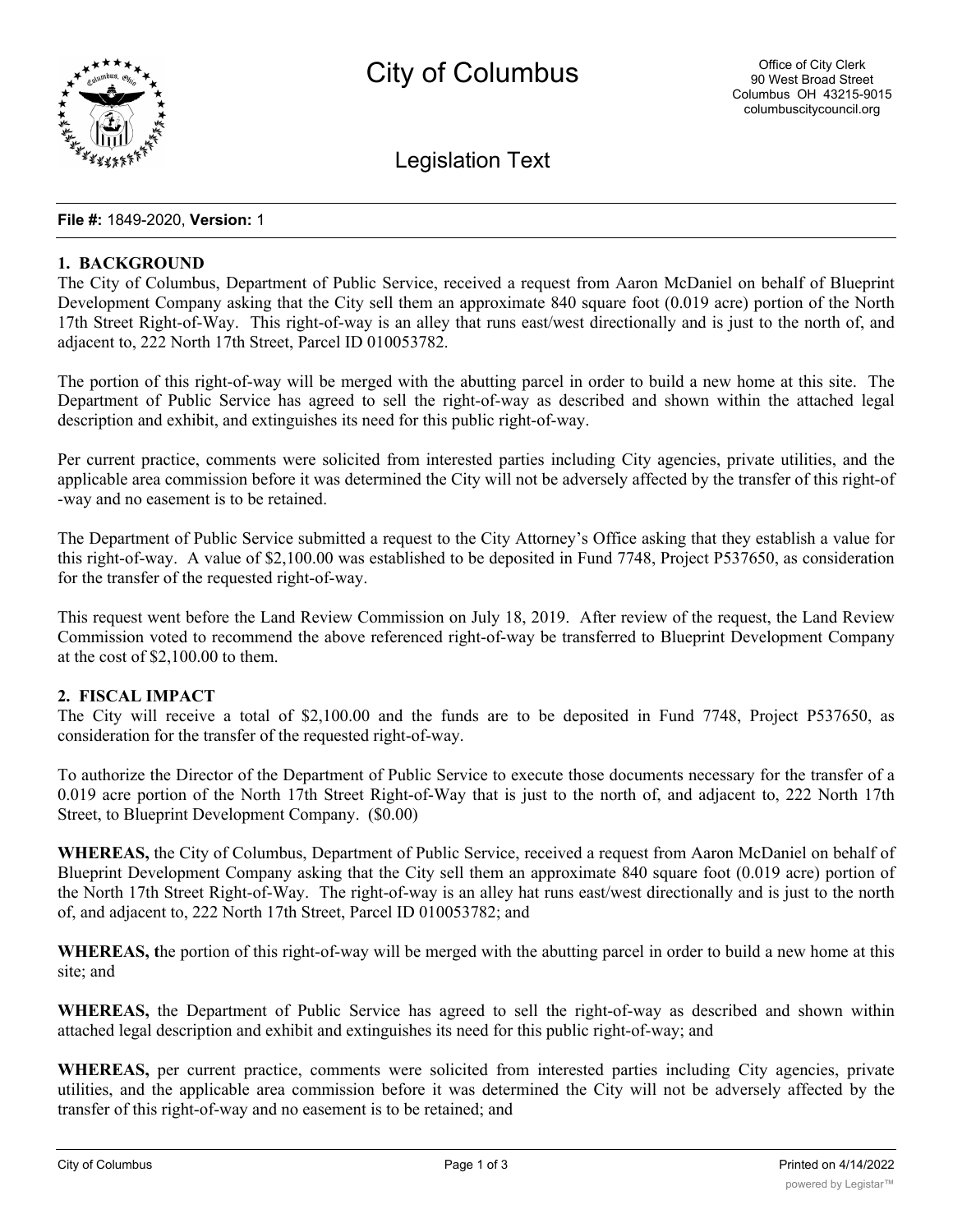**WHEREAS,** the Department of Public Service submitted a request to the City Attorney's Office asking that they establish a value for this right-of-way; and

**WHEREAS,** a value of \$2,100.00 was established to be deposited in Fund 7748, Project P537650, as consideration for the transfer of the requested right-of-way; and

**WHEREAS,** this request went before the Land Review Commission on July 18, 2019; and

**WHEREAS,** after review of the request, the Land Review Commission voted to recommend the above referenced rightof-way be transferred to Blueprint Development Company at the cost of \$2,100.00 to them; **now, therefore**

# **BE IT ORDAINED BY THE COUNCIL OF THE CITY OF COLUMBUS**

**SECTION 1.** That the Director of the Department of Public Service be and is hereby authorized to execute a quit claim deed and other incidental instruments prepared by the City Attorney's Office necessary to transfer the legal description as described below and on the attached exhibit of right-of-way to Blueprint Development Company; to-wit:

# **17TH STREET ALLEY DESCRIPTION, 0.019 Acres**

Situated in the State of Ohio, County of Franklin, City of Columbus, Half Section 13, Township 5, Range 22 in Scofield's Survey of the Refugee Tract, and being a portion of a 10 ft alley dedicated in Mitchell & Watson Mt. Vernon Avenue Addition as delineated in Plat Book 2, Page 189 recorded in the Franklin County Recorder's Office and further described as follows:

**Beginning** for reference at a **5/8" rebar found** with blue cap at the southwest corner of Lot 7 of said Mitchell & Watson Mt Vernon Avenue Addition and the east line of 17th Street (50 feet in width, See Ord No. 178-31);

**Thence South 02°26'21" West a distance of 216.09 feet**; along the east line of said 17th Street to an **iron pin set** at the northwest corner of said alley and the southwest corner of Lot 1 of said Mitchell & Watson Mt. Vernon Avenue Addition conveyed to Eric Hallibarger as described in Instrument 200901270010241, and the **PRINCIPLE PLACE OF BEGINNING**;

**Thence South 87°11'48" East a distance of 84.00 feet**, along the north line of said alley and the south line of said Lot 1 to an **iron pin set**;

**Thence South 02°26'21" West a distance of 10.00 feet**, across said 10 ft alley to an **iron pin set**;

**Thence North 87°11'48" West a distance of 84.00 feet**, along the north line of Lot 1 of James Fullerton's Subdivision as delineated in Plat Book 5, Page 191, passing a 5/8 rebar found with cap at a distance of 3.21 feet, to the east line of 17th Street and a **3/4" pipe found bent**;

**Thence North 02°26'21" East a distance of 10.00 feet**, along the east line of said 17th Street to the south line of Lot 1 of said Mitchell & Watson Mt. Vernon Avenue Addition and the **PRINCIPLE PLACE OF BEGINNING** containing 0.019 total acres and 839.983 sq. ft. being in said 10' alley as surveyed by Bemba K. Jones, P.S. in November of 2019.

The above description was prepared by Bemba K Jones, P.S. #7343 in November 2019 and is based on existing records and an actual field survey performed by XYZ Professional Services LTD. in November 2019. A drawing of the above description is attached hereto and made a part hereof.

Iron pins set are 5/8" diameter iron rebar 30" long with plastic cap inscribed BKJ 7343.

Bearings are based on the Ohio State Plane, South Zone Coordinate System NAD83, GEOID12A. A bearing of North 02°